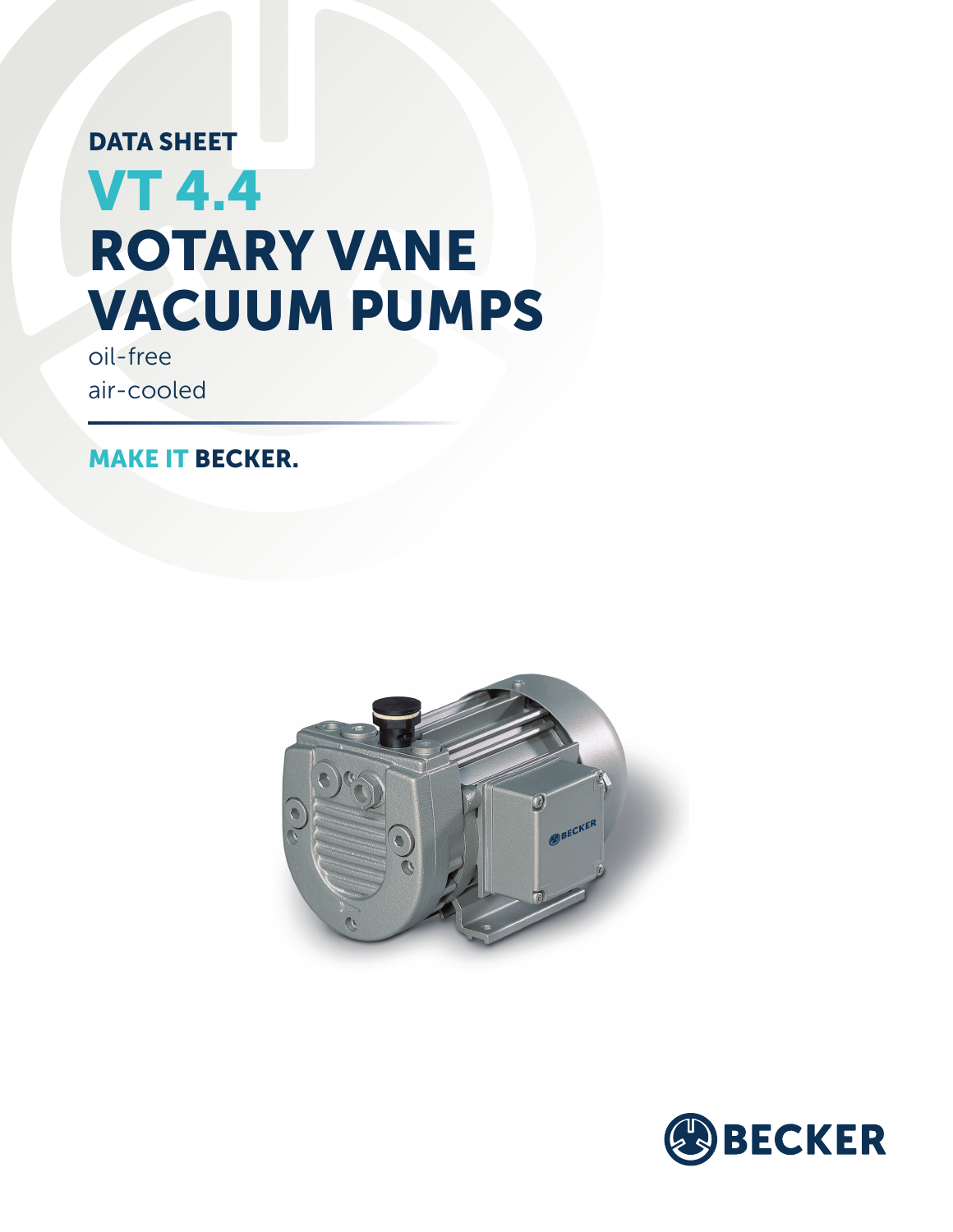





V1 (V2) Vacuum connection (G1/4)

- V3 (V4) Vacuum regulating valve
- P3 (P4) Blow-off valve
	- (XX) Alternative
		- **\*** The size and position of the capacitor can change with changed voltage / frequency.
		- Including integrated suction air filter
		- **•** The motor illustration may vary
		- **▪** Dimensions in inch

|                    | <b>Inch</b> |     |     |     |     |     |         |     |     |     |     |      |  |
|--------------------|-------------|-----|-----|-----|-----|-----|---------|-----|-----|-----|-----|------|--|
| labde fighilm nopr |             |     |     |     |     |     |         |     |     |     |     |      |  |
|                    | 6.5         | 8.7 | 4.9 | 3.9 | 2.7 | 4.9 | 2.5 3.7 |     | 5.8 | 3.9 | 4.6 | 0.24 |  |
| $1\sim$            | 6.5         | 8.7 | 4.9 | 3.9 | 2.7 | 4.9 | 2.5     | 3.7 | 5.8 | 3.9 | 4.6 | 0.24 |  |

|       | Suction air rate |             | Vacuum      | <b>Emission sound</b><br>pressure level <sup>1)</sup> | Weight<br>with motor <sup>2)</sup> |                |
|-------|------------------|-------------|-------------|-------------------------------------------------------|------------------------------------|----------------|
|       | <b>CFM</b>       | <b>Torr</b> | in. HgV     | dB(A)                                                 |                                    | lbs            |
| 50 Hz | 60 Hz            | $50.660$ Hz | $50.660$ Hz | 50 Hz                                                 | 60 Hz                              |                |
| 2.4   | 2.8              | 112.5       | 25.1        | 59                                                    | 61                                 | $\approx$ 15.4 |

 $1)$  According to DIN EN ISO 3744 (KpA = 3 dB(A)), 39.4 inch distance, at medium load, both connection sides piped

<sup>2)</sup> Depending on the motor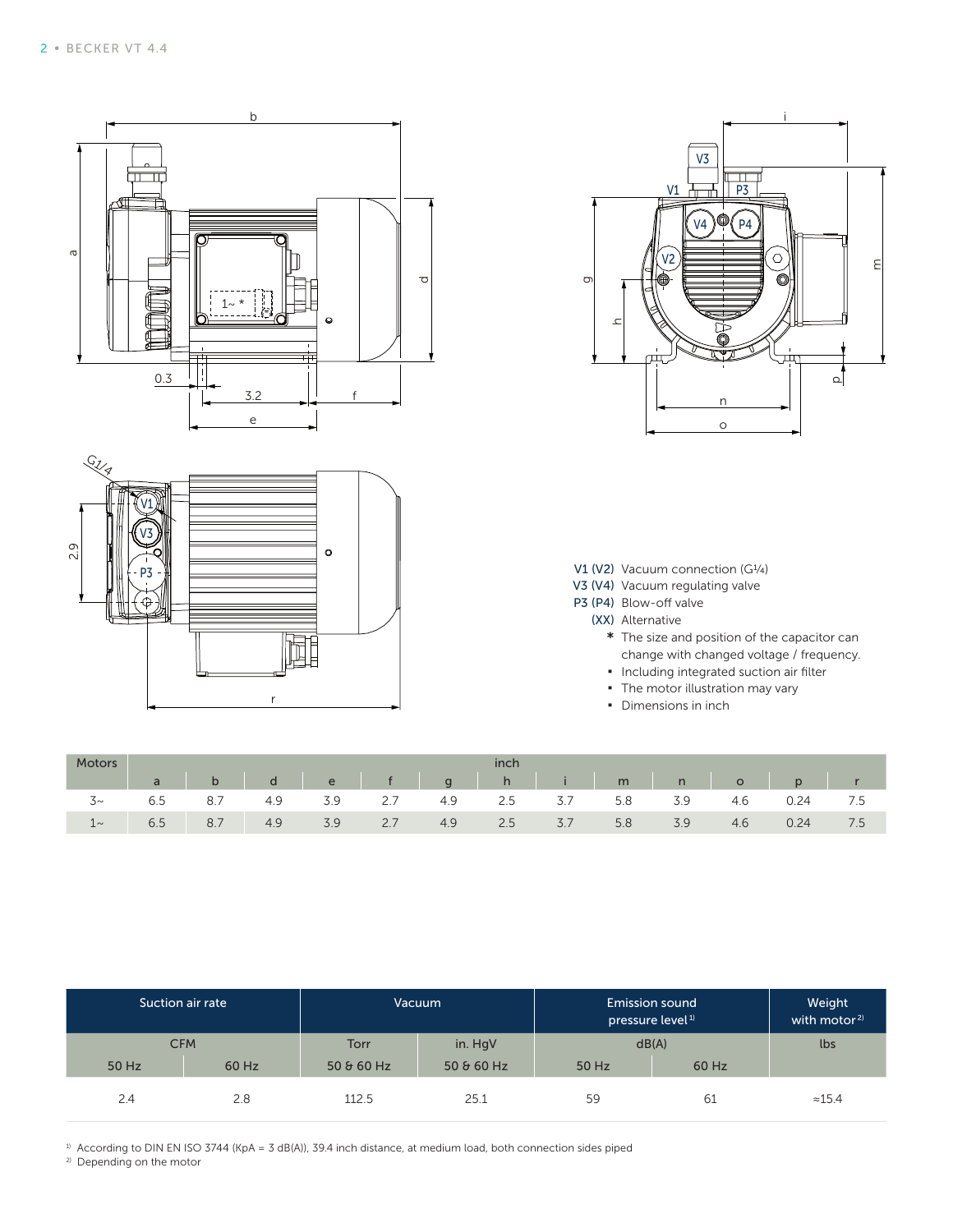| 3~M |      |                              |      |           |       |                 |                 |      |                |                        |
|-----|------|------------------------------|------|-----------|-------|-----------------|-----------------|------|----------------|------------------------|
| #   |      | 50 Hz                        |      |           | 60 Hz | Version         |                 |      |                |                        |
|     | hp   | $\vee$                       | rpm  | A         | hp    | V               |                 | rpm  | $\overline{A}$ |                        |
|     | 0.24 |                              |      | 1.39/0.80 | 0.30  | Δ208/Y360       | IE4             | 3420 | 1.12/0.65      |                        |
|     |      | Δ230/Y400<br>IE <sub>2</sub> | 2905 |           | 0.30  | Δ230/Y400       | IE <sub>2</sub> | 3460 | 1.16/0.65      | IP55 • ISO F • bimetal |
| 01  |      |                              |      |           | 0.24  | ∆265/Y460       | IE <sub>2</sub> | 3515 | 1.26/0.73      |                        |
|     |      |                              |      |           | 0.30  | ∆265/Y460       | IE <sub>2</sub> | 3495 | 1.32/0.76      |                        |
| 02  | 0.24 | 175-260/300-450              | 2800 | 1.08/0.62 | 0.29  | 202-300/350-520 |                 | 3360 | 1.08/0.63      | $IP54 \cdot ISOF$      |

| $1~M$ Motor |       |                |      |      |      |              |         |      |                                          |  |  |
|-------------|-------|----------------|------|------|------|--------------|---------|------|------------------------------------------|--|--|
| #           | 50 Hz |                |      |      |      | 60 Hz        | Version |      |                                          |  |  |
|             | hp    | $\overline{V}$ | rpm  | A    | hp   | $\mathsf{V}$ | rpm     | A    |                                          |  |  |
| 01          | 0.24  | $230 + 10\%$   | 2750 | 1.65 | 0.29 | $230 + 10\%$ | 3200    | 1.65 | IP54 • ISO F • bimetal<br>4,5 µF (400 V) |  |  |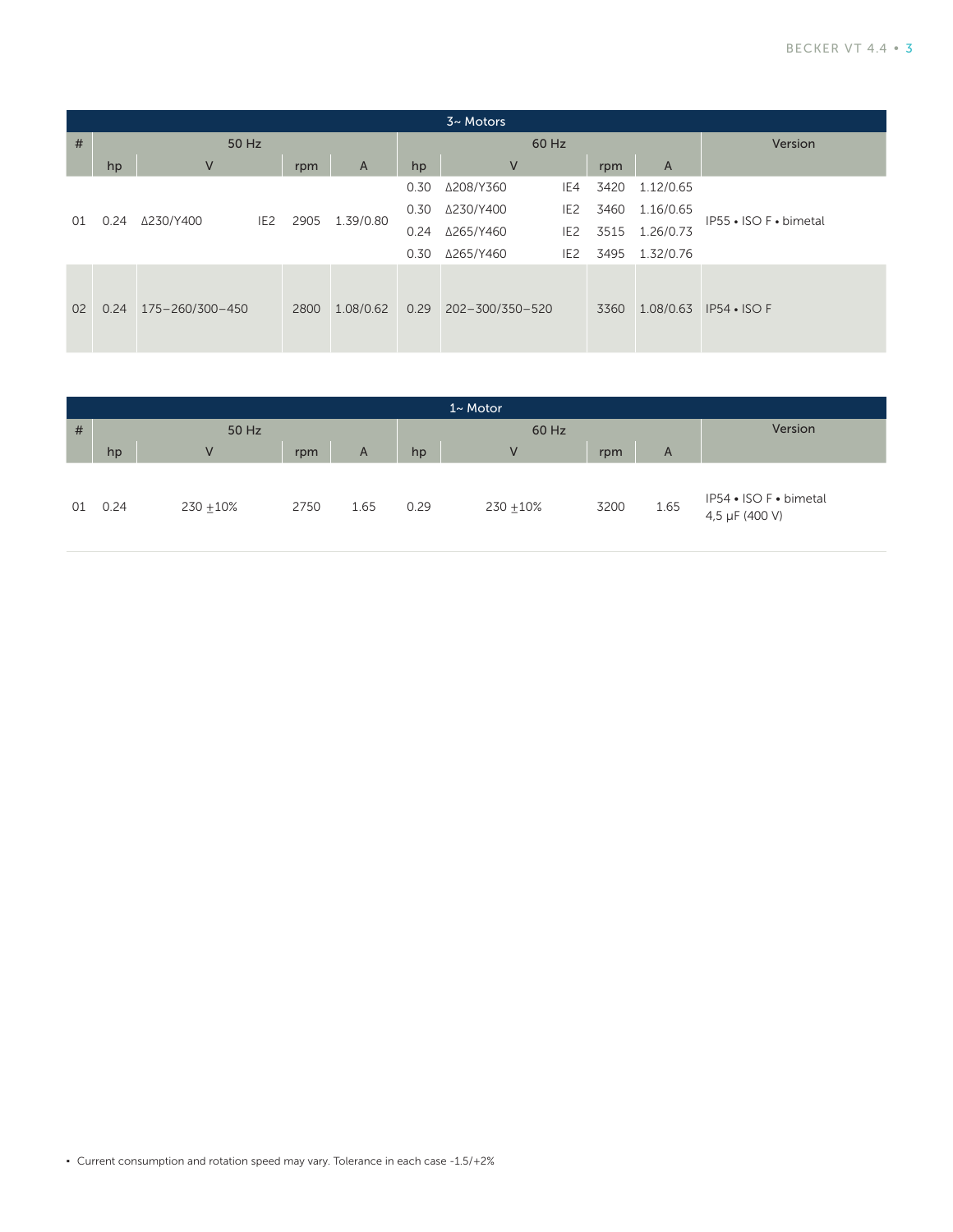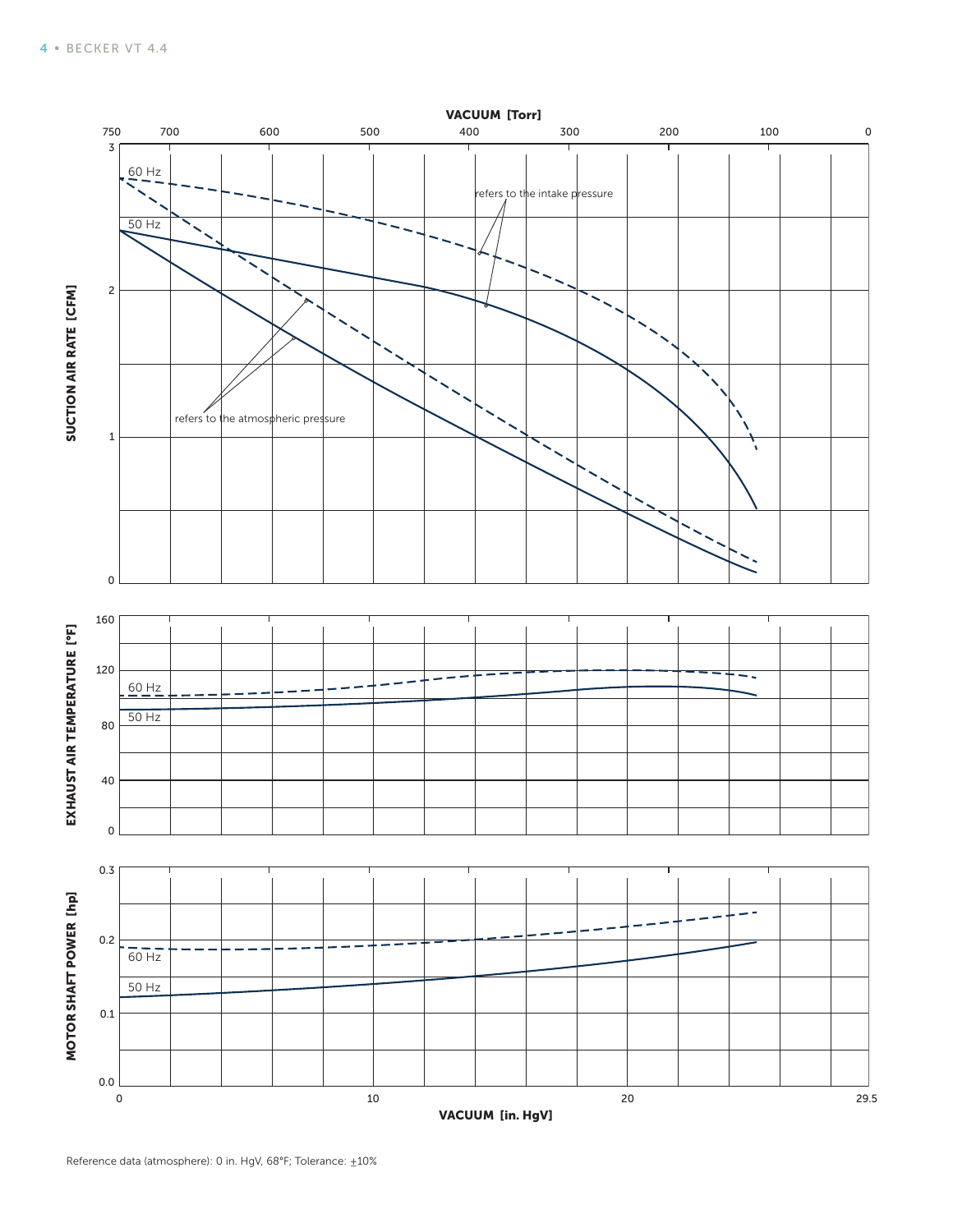### VARIANTS AND ACCESSORIES

#### VT 4.4 DC $<sup>1</sup>$ </sup>

**▪** with 24V DC motor



#### VT 4.4/0-28

**▪** with handle



<sup>1)</sup> See separate data sheet

**•** Dimensions in inch – For other dimensions, see the figure on page 2.